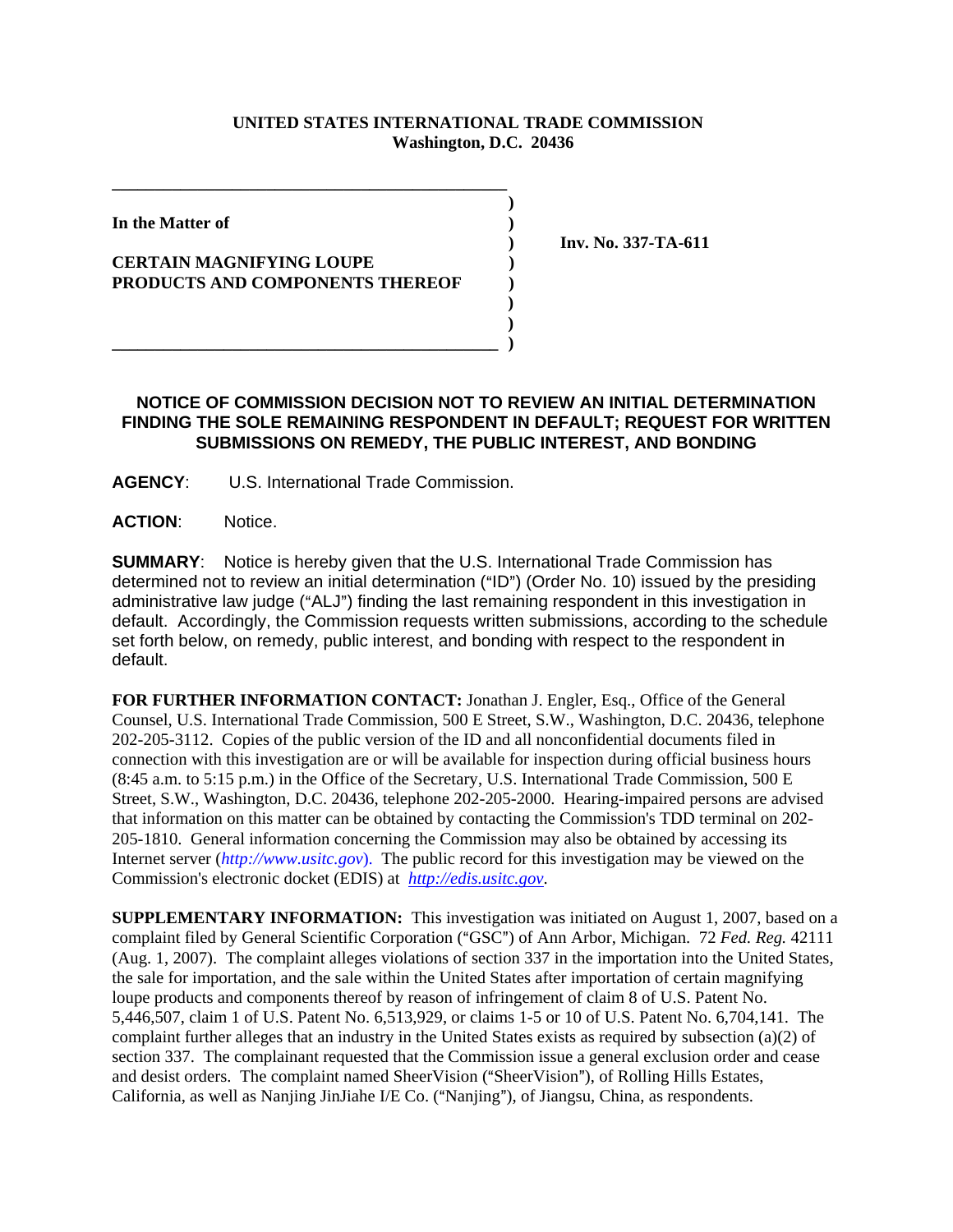On January 28, 2008, GSC and respondent SheerVision jointly moved to terminate this investigation with respect to SheerVision based on a settlement agreement and a proposed consent order. On February 8, 2008, the ALJ issued an ID (Order No. 8) granting the motion to terminate. The ALJ found no indication that termination of the investigation of SheerVision on the basis of the settlement agreement and consent order would adversely affect the public interest, and that the procedural requirements for terminating the investigation had been met. No petitions for review were filed. The Commission determined not to review the ID.

On March 10, 2008, GSC filed a motion requesting an order directing respondent Nanjing to show cause why it should not be found in default for failure to respond to the complaint and Notice of Investigation. On March 21, 2008, the ALJ issued Order No. 9, which ordered Nanjing to show cause by April 4, 2008 why it should not be found in default. No response to Order No. 9 was filed.

On April 25, 2008, the ALJ issued the subject ID, Order No. 10, granting GSC's motion because Nanjing did not respond to Order No. 9. No petitions for review were filed. The Commission has determined not to review the subject ID.

Nanjing was the last remaining respondent in this investigation. The investigation has been terminated with respect to the only other respondent based on a settlement agreement and consent order.

Section 337(g)(1) and Commission Rule 210.16(c) authorize the Commission to order relief against a respondent found in default unless, after consideration of the public-interest factors, it finds that such relief should not issue. GSC did not file a declaration stating that it was seeking a general exclusion order as provided in Commission Rule 210.16(c).

In conjunction with the final disposition of this investigation, therefore, the Commission may: (1) issue an order that could result in the exclusion of articles manufactured or imported by the defaulting respondent; and/or (2) issue a cease and desist order that could result in the defaulting respondent being required to cease and desist from engaging in unfair acts in the importation and sale of such articles. Accordingly, the Commission is interested in receiving written submissions that address the form of remedy, if any, that should be ordered. If a party seeks exclusion of an article from entry into the United States for purposes other than entry for consumption, the party should so indicate and provide information establishing that activities involving other types of entry either are adversely affecting it or likely to do so. For background, *see In the Matter of Certain Devices for Connecting Computers via Telephone Lines*, Inv. No. 337-TA-360, USITC Pub. No. 2843 (December 1994) (Commission Opinion).

If the Commission contemplates some form of remedy, it must consider the effects of that remedy upon the public interest. The factors the Commission will consider include the effect that an exclusion order and/or cease and desist orders would have on (1) the public health and welfare, (2) competitive conditions in the U.S. economy, (3) U.S. production of articles that are like or directly competitive with those that are subject to investigation, and (4) U.S. consumers. The Commission is therefore interested in receiving written submissions that address the aforementioned public interest factors in the context of this investigation.

If the Commission orders some form of remedy, the U.S. Trade Representative, as delegated by the President, has 60 days to approve or disapprove the Commission's action. *See* Presidential Memorandum of July 21, 2005, 70 *Fed. Reg.* 43251 (July 26, 2005). During